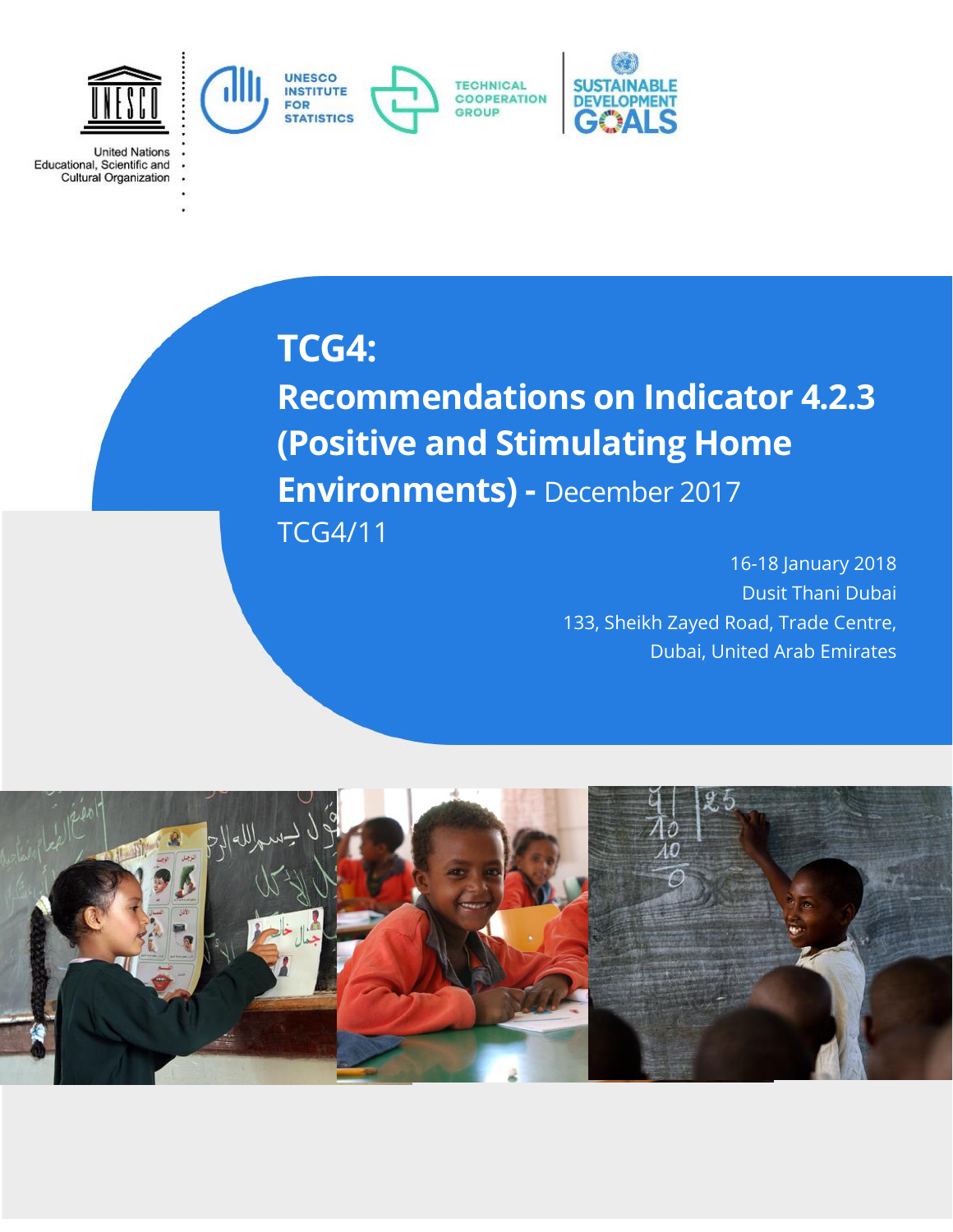

This note covers three key questions: 1) methodologies for measuring positive and stimulating learning environments that have been shown to be workable within low- and middle-income countries; 2) recommendations for modifications to the indicators; and 3) recommendations for a work plan to further address Indicator 4.2.3, as part of the SDGs thematic indicator set.

# **I. What does it mean to have a positive and stimulating home learning environment?**

Ample research demonstrates the importance of home environments for children's development over the course of early childhood and beyond, in both low-income (Galasso, Weber & Fernald, 2017) and high-income countries (Bradley, Corwyn, Burchinal, McAdoo, & Garcia Coll, 2001). Parents are children's first teachers, and the quality of the home environment may be a leading cause of the notable disparities in children's development that emerge early in infancy and persist over time (Fernald, Kariger, Hidrobo & Gertler, 2012). Due to the positive influence of stimulation on neural development, children in homes with responsive parents, access to stimulating toys and activities, and freedom to explore have been shown to have more advanced development (Bradley et al., 2001; Frongillo, Kulkarni, Basnet & de Castro, 2017).

Positive and stimulating activities can be interpreted to refer to a range of caregiving practices of young children. **Positive home environments** are characterized by parental responsiveness and warmth, with no exposure of young children to violence, either through physical punishment, intimate partner violence, or other home-based violence. Maternal depression or presence of other mental health conditions such as parental substance abuse are also important elements of home environments, although less frequently mentioned as a key element of positive home environments. **Stimulating home environments** include engagement of children in activities with toys or through storytelling, reading, singing and dancing, etc; providing children with toys and other materials to facilitate their play; and being responsive to children through language and other means. Parents' support for children's learning can also be indexed through enrolment of children in early childhood education. While distinct constructs, associations between warm, responsive parenting and child cognitive development have also been reported in many studies. In sum, the definitions of "positive" and "stimulating" are related to one another, but may also be best considered conceptually distinct and requiring of unique types of indicators.

Early childhood development is holistic in nature. As such, a broad definition of positive and stimulating home learning environments includes health and nutrition status, specifically measurement of children's access to health care, including immunizations and well-child care, and critically, adequate nutrition. Undernutrition and lack of micronutrients has been linked to delayed cognitive development; frequent infectious diseases such as diarrhoea and acute respiratory infections have also been linked to children's difficulty learning. Because of the strong, reliable links to child development, inclusion of these elements in definitions of stimulating home environments may be justified.

Recognition of the importance of measuring home environments in global studies has arisen relatively recently, and in the past five years, several research publications have addressed the theoretical and conceptual elements of supportive caregiving hypothesized to be globally relevant. There is a substantial body of research outlining the significance of home environments for child development, and it is not possible to review all relevant literature here. Instead, a short summary of notable contributions to the dialogue and implications for global measurement are outlined here.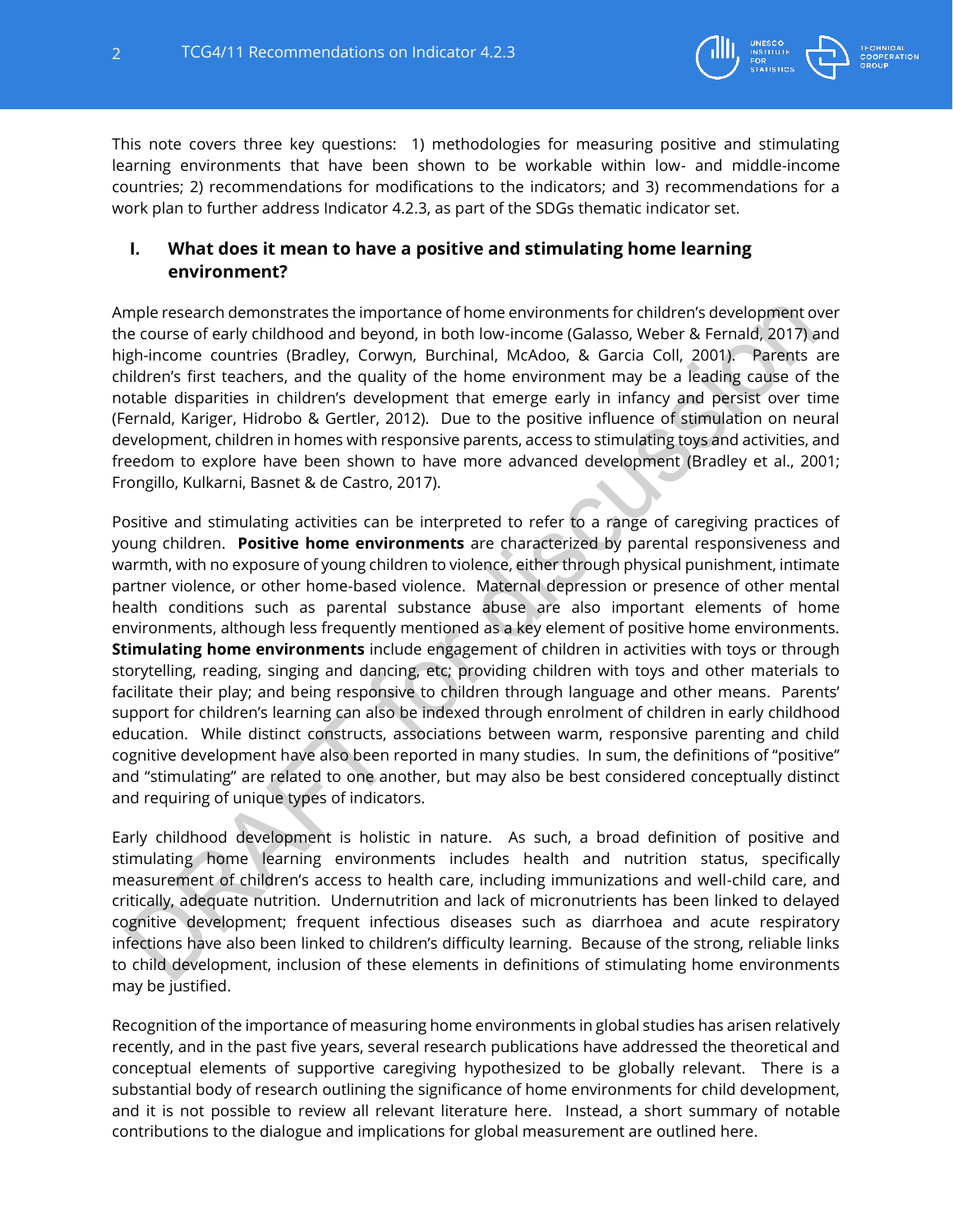

Qualitative and quantitative investigation of the elements most strongly associated with caregiving was conducted as input into the MICS3 module on early childhood development (Kariger, Frongillo, Engle & Britto, 2012). Results from their study identified two family caregiving practices, limit-setting and support for learning, and caregiving resources (adequacy of child care when mother was working), in addition to six play activities, which were subsequently included in the MICS surveys. These items asked parents to report on frequency of reading books, telling stories, taking the child out of the home, playing with and teaching the child. Of note, in describing the development of the items used to measure home environments, Kariger and colleagues tested a much larger set of items than were eventually included in the MICS6 survey, and also reported nascent but promising evidence of validity between supportive caregiving indicators and child development.

# **II. Review of methodologies to measure positive and stimulating home environments**

Several studies have examined the quality of home environments across and within low- and middleincome countries, and some have also included high-income countries. In general, the two modes of methodology are to interview parents regarding practices and typical daily activities with young children, or to conduct observations based on a standardized protocol of children's home environments. Because many elements of parenting practices are not possible to observe during a short visit, most measures of home environments have relied on survey questions to document most of the information. Longer home visits are required to observe elements of home learning environments if the goal is to produce data without relying on parent or caregiver report.

The process of establishing validity for scales used to measure positive and stimulating learning environments should ideally follow a similar process as measurement of child development, beginning with identification of theoretically-justified items, testing of various combinations of these items in a range of countries, establishment of an underlying factor structure, and comparison of the strength and applicability of that factor structure across countries.

Below is a short description of four surveys or studies that have used these methodologies, along with a brief description of the strengths and limitations of each approach. It is important to note that only research studies to date have included both high- and low/middle income countries, and for any ongoing work on indicators of home environments, it will be critical to examine functioning across a range of country income levels. This is especially the case given the association between country income and parenting practices, as described below.

# **1) MICS UNICEF household survey, UNICEF.**

*What's included?* UNICEF runs the MICS household survey, which includes several modules, of which early childhood development is one. It has been implemented in more than 50 low- and middleincome countries to date. Several family care indicators are included in the MICS household survey, including frequency and type of parent/child interactions; presence of books and other play materials; whether the child experienced inadequate care (left alone or in the care of another child under age 10); use of violent punishment such as beating a child, hitting or slapping the child, or calling a child names; and child's attendance in early childhood education programs. The MICS6 module for children under age 5 also includes questions on children's health and nutrition status, and access to health care.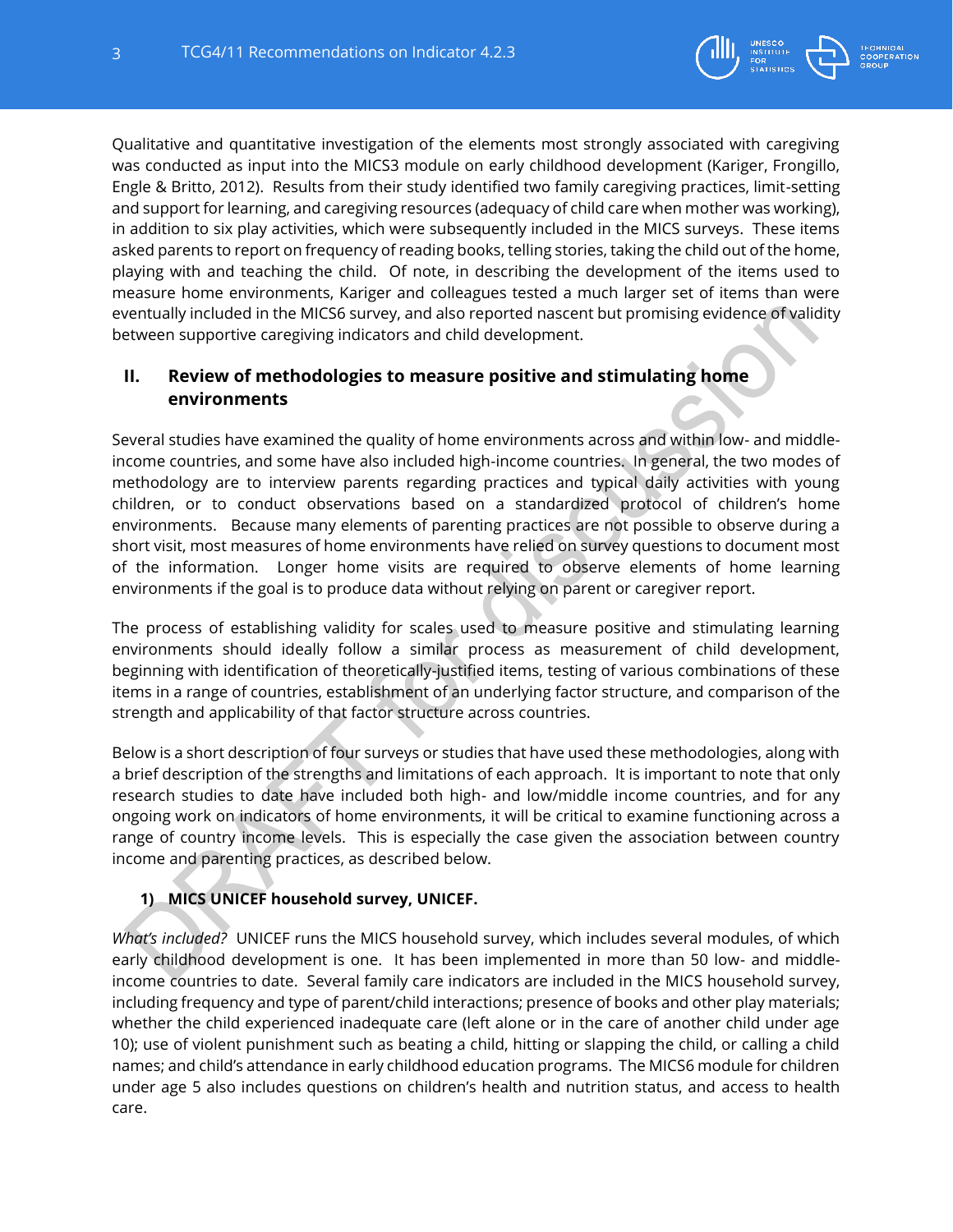

*Validity evidence.* Using data collected with MICS4 items on home environments, recent evidence has demonstrated the impact of family learning environments as measured by the MICS modules on children's development, especially cognitive development (Frongillo, Kulkarni, Basnet & de Castro, 2017) and related to fathers' involvement in children's learning as well as mothers' (Jeong, McCoy, et al., 2016). Provision of books, attendance at early childhood education programs, and parents' reports of stimulating activities were significantly associated with children's early literacy and numeracy skills. Analyses of MICS data has also demonstrated significant variability between and within countries on caregiving practices (Bornstein & Putnick, 2012), with strong associations between country wealth, maternal education, and positive and stimulating parenting practices (Sun, Liu, Chen, Rao, and Liu, 2016).

*Strengths and limitations.* The analyses on child development and positive and stimulating home environments using MICS data suggest that the items used are functioning well: Items indexing positive and stimulating home environments are related to predictors of parenting and child outcomes in theoretically-expected ways, at least in the studies published to date. Another strength of the MICS is that the survey can capture multiple dimensions of children's early environments, including home environments and health and nutrition status. Two limitations include the lack of psychometric evidence suggesting that the items index an underlying construct of positive and stimulating parenting and that the items function similarly across countries, and the relatively constrained set of items that are possible to include in the MICS survey. Of note, maternal depression and other parental mental health conditions, including intimate partner violence, have not been included in the MICS survey to date, despite the evidence suggesting that these factors have a profound impact on child development.

## **2) DHS household survey.**

*What's included?* The DHS household survey is funded by USAID and has been implemented in many countries in Africa, Asia, and Latin America. DHS does not include items specifically focused on quality of home learning environments. DHS covers intimate partner violence, and has several items focused on describing elements of children's health and nutrition status.

*Validity evidence.* The DHS survey does not include items specifically focused on positive and stimulating home learning environments. Evidence on the association between intimate partner violence (IPV) and infant health using DHS data suggest that IPV shows a weak but persistent relationship with infant health (Urke & Mittelmark, 2015).

*Strengths and limitations.* A strength of the DHS survey is inclusion of IPV. Limitations include the lack of emphasis on positive and stimulating home environments, and on child development beyond child health outcomes.

## **3) HOME Scale observations of home learning environments.**

*What's included?* The HOME Scale was designed to capture key elements of children's home environments, including parental responsiveness, discipline practices, and exposure to stimulating materials and experiences (Bradley & Corwyn, 2005). Trained observers administer the scale after observing practices within the home for at least an hour. Variations of the HOME Scale have been used in many countries to date. The authors of the scale explicitly note that there are important and meaningful cultural differences in parenting practices, with some practices nearly universal (such as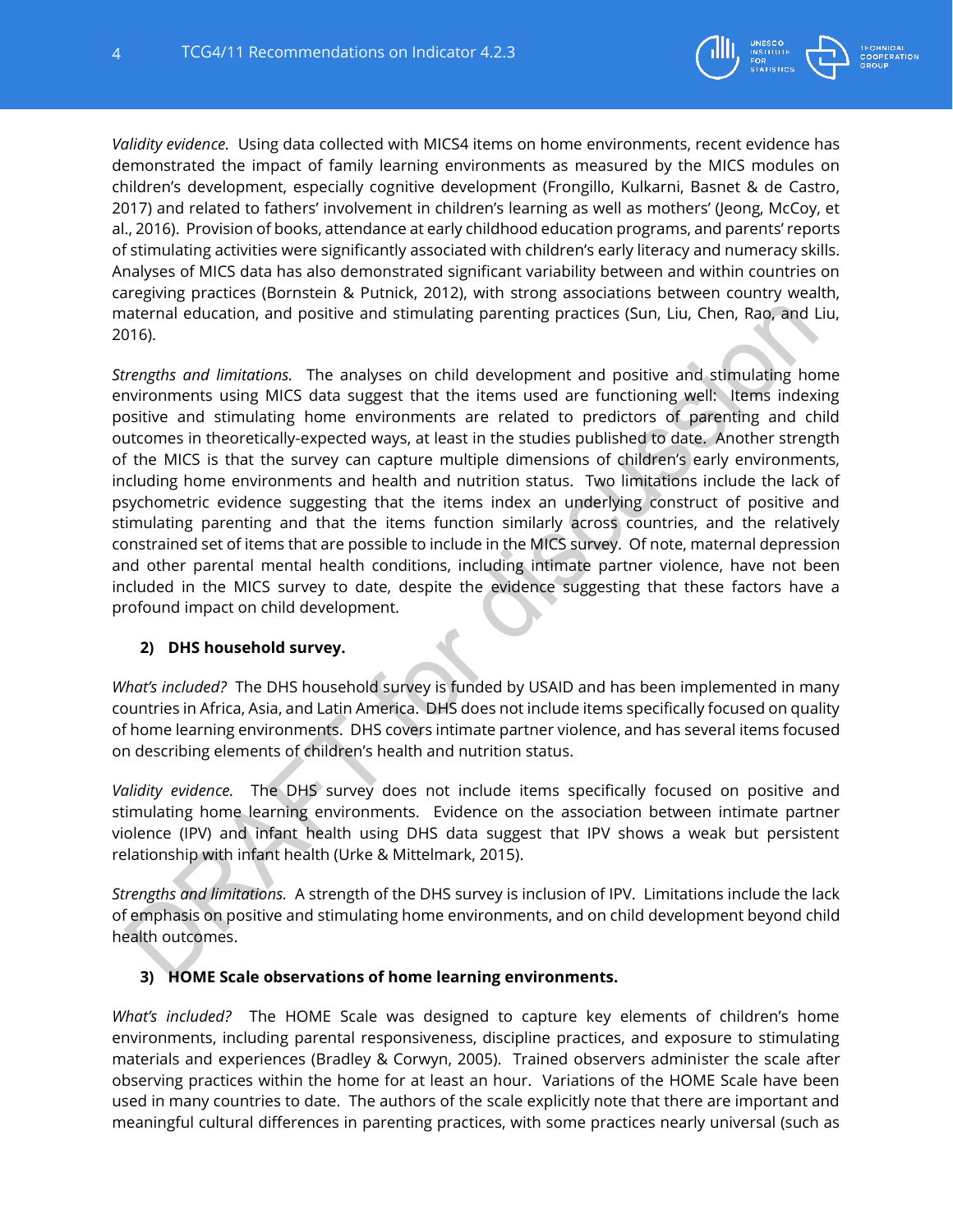

holding and kissing infants) and others much less so (such as engaging in direct conversation with young children).

*Validity evidence*. The HOME Scale has been shown to predict child outcomes in many countries. Common parenting practices have been found to vary based on cultural context and socio-economic status of parents, yet the associations between stimulating and responsive parenting and child development using the HOME Scale tend to be consistent across countries. The HOME Scale has been shown to demonstrate partial measurement invariance when used across several low- and middleincome countries using a prospective study design and community sampling (Jones et al., 2017), yielding common factors of emotional and verbal responsivity; safe and clean environment; and child cleanliness. Countries in this study included India, Nepal, Bangladesh, Pakistan, Brazil, Peru, South Africa and Tanzania.

*Strengths and limitations*. The quality and breadth of evidence provided by the HOME Scale is a strength. Recent evidence demonstrating that the scale functions at least somewhat similarly across low- and middle-income countries is an important contribution. Limitations include the reliance on trained observers to administer the scale, which poses challenges when administering the HOME Scale through household surveys, and the lack of data on parental mental health and children's health and nutrition status, which may be important components of positive and stimulating home environments in many parts of the world.

## **4) PRIDI Regional Survey of Child Development, Home Characteristics Module.**

*What's included?* The PRIDI Regional Survey of Child Development was developed through the Inter-American Development Bank to generate regional indicators of child development in Latin America. Four countries participated in the PRIDI: Peru, Costa Rica, Nicaragua and Paraguay. Representative samples of households were drawn, and observers made visits to interview parents and assess child development. The purpose of the study was to document multiple aspects of children's learning environments and child development, and items reflected a broad range of constructs including health, nutrition, cognitive stimulation, discipline practices and family socio-economic status. There are no plans to repeat the PRIDI study in other countries at present.

Items on the PRIDI related to positive and stimulating home environments include the following: number of books for children under age 5 years; toys and learning materials in the home; how frequently someone played with, read to or sang to the child; and approaches to child discipline.

*Validity evidence*. In the technical report produced by IDB, results from the PRIDI demonstrate a weak but consistent association between child development and children's home environments (Verdisco, Cueto & Thompson, 2016).

*Strengths and limitations*. PRIDI's experience demonstrates that data on children's home environments can be collected as part of a larger observation-based battery of child development, administered by trained data collectors. The use of these scales in representative samples in four countries adds to the evidence that home environments show reliable associations with child development when used across populations. Limitations include the use of the PRIDI only in Latin America, which impedes the ability to assume that the items would function well in other parts of the world.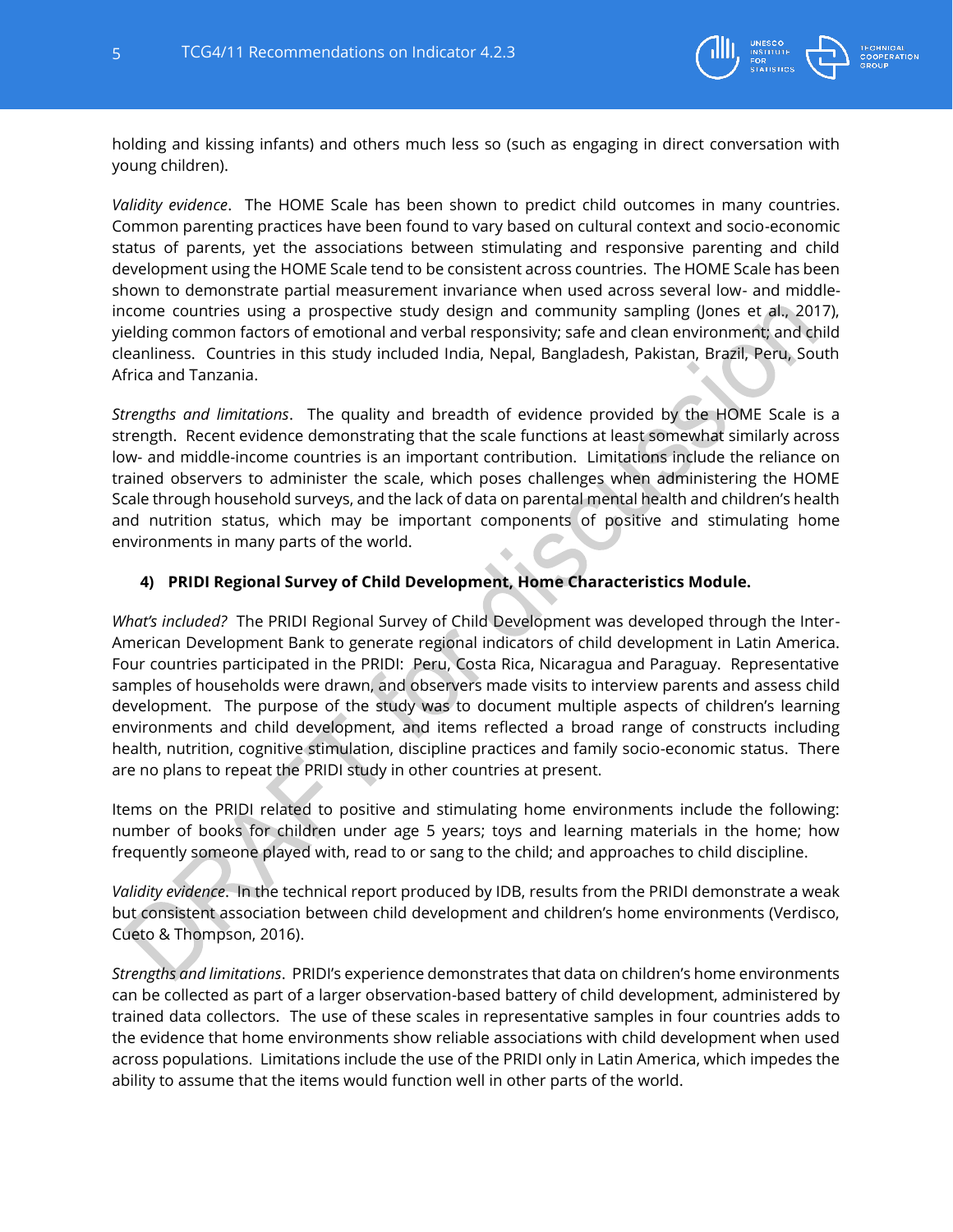

# **III. Recommendations for possible modifications**

Looking across the methodologies outlined here, there is evidence that the constructs measured are important for child development and reflect some (but not all) of the critical components of stimulating and positive home environments. However, a limitation is that the scales have not yet been fully validated by establishing factor structures either within or across countries, and it is not clear whether the items measured to date in household survey such as the MICS would meet technical standards for cross-country comparability. These analyses would be possible to do, given the wealth of available data from the MICS survey. Results from empirical reports indicate that the studies identified focused on the ability of the items to predict child outcomes in various countries, but did not include descriptions of the underlying factor structures and/or examination of measurement invariance of scales in more than one country.

Existing evidence demonstrates that measurement of positive and stimulating home environments is an important component of understanding children's development. While existing scales show associations between home environments and children's development in the expected directions, within data from household surveys, there have been few studies that have looked carefully at itemlevel functioning and comparability across countries. The limited number of items tested in household surveys may provide a shallow indication of the overall quality of home environments, and efforts should be made to include measures of parental mental health.

Methodologies outlined above point to two main approaches to collecting information on home environments: first, through household surveys in which caregivers are interviewed; and second, through observations of children's home environments using trained observers, which will produce more detailed and comprehensive information but also requires substantially more investment in training data collectors.

*Next steps*. To improve the availability of information on positive and stimulating home environments, the following steps are recommended.

## 1) **Expand definitions of positive and stimulating home environments**

Existing items can serve as a starting point, but a broader range of constructs may be necessary to capture positive and stimulating home environments. The list of measured constructs should be expanded to include at a minimum (items in bold may require observations):

Main construct of positive interactions:

## Subconstruct: Parental responsiveness (example items below)

- **Responds to child's verbalizations**
- **Initiates conversations with child**
- **Speaks positively of child**
- o Subconstruct: Use of non-violent discipline
- o Subconstruct: Parental well-being
	- Absence of parental depression
	- Absence of substance abuse issues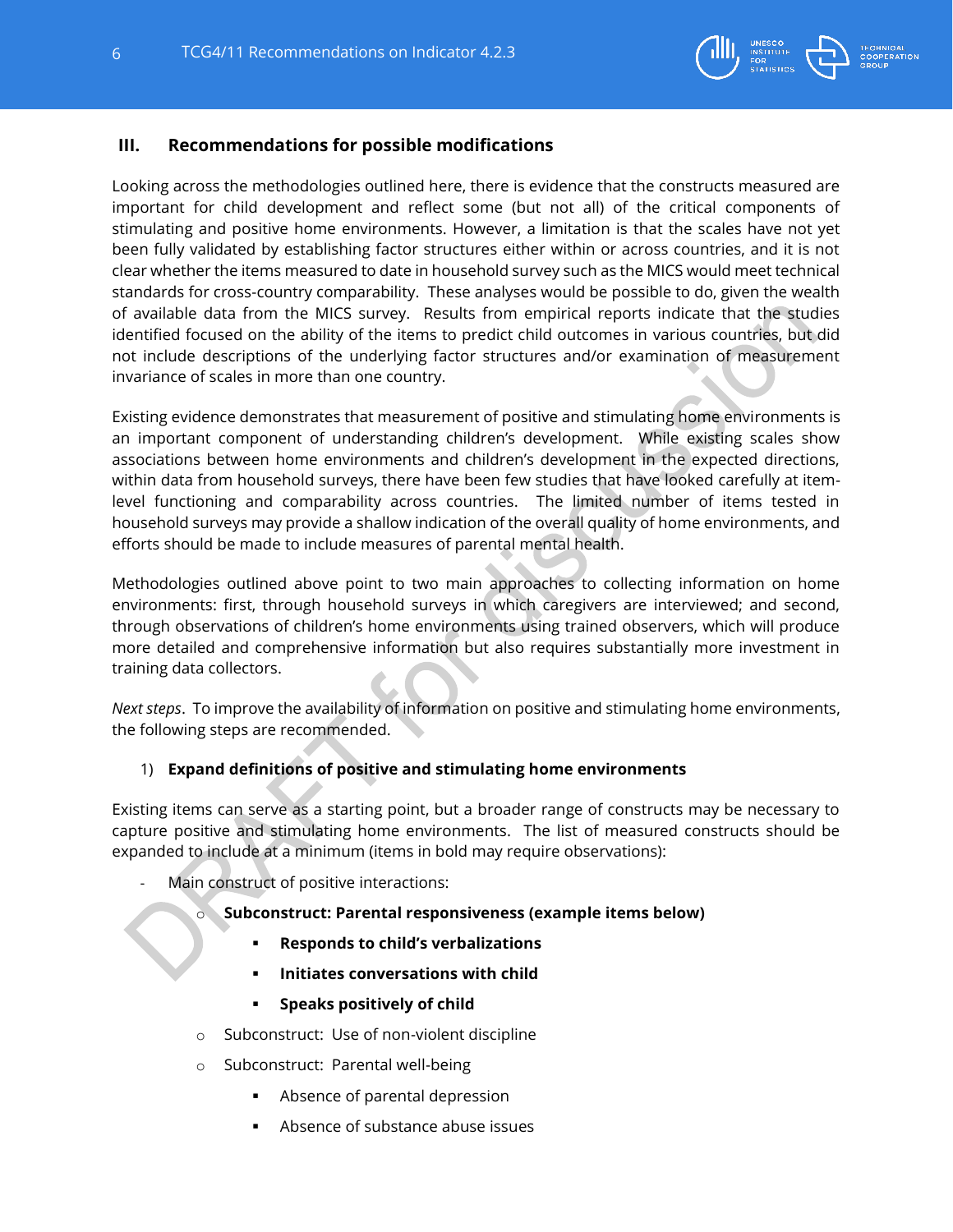

- Absence of intimate partner violence
- Stimulating home environments:
	- o Subconstruct: Cognitive stimulation
		- Presence of children's books
		- Child having been read to during last week
		- Engagement of child in learning and play activities (with fathers as well as mothers)
	- o Suitable child care arrangements (i.e., not left in care of another child under age 10)
	- o Exposure of child to early childhood education

More comprehensive measurement of parental responsiveness to children's verbalizations and engagement of children in discussion can be indexed by observation-based scales like the HOME Scale, which require trained observers. While the inclusion of trained observers may be prohibitive for household surveys, effort should be made to explore the inclusion of a few items that index parentchild interaction more fully than is possible by relying only on parent report.

## **2) Make any methodological changes that may emerge from more comprehensive analyses of data.**

*Perform additional analyses of existing data*. To strengthen the existing scales, more work should be done to analyse the cross-country comparability of existing data sets including indicators of home environments, such as the MICS6. Results should be used to confirm the existence of factor structures and identify well-performing and less well-functioning items across countries. Results from household surveys should be compared with results from studies using the observer-based HOME Scale.

*Modify scales as needed with addition of items from HOME Scale and other indices*. Beyond inclusion of new items on parental mental health and intimate partner violence, it may be necessary to add additional items to improve functioning of some of the subconstructs outlined above.

*Conduct validation studies*. Once new items are identified, validation studies are needed to examine the relation between child development and home environments. These studies should also include a focus on the associations between observers' ratings of children's home environments and household surveys, to help inform revisions to household surveys and test their functioning against more objective assessments of home environments. Ideally, validation studies are longitudinal in nature, and examine the association between home environments at one time-point and learning and development at a later time point. Validation studies could also help inform identification of items that are feasible to collect through household surveys on an ongoing basis, and those that may require more in-depth national studies to fully capture.

*Examine results for measurement invariance*. Results should be tested for measurement invariance before assuming that cross-country comparisons are valid. Because few measurement invariance analyses have been conducted on household-survey based, cross-country measures of home environments to date, it is difficult to predict what results may yield. However, because results from observational scales suggest only partial measurement invariance, it is possible that measures of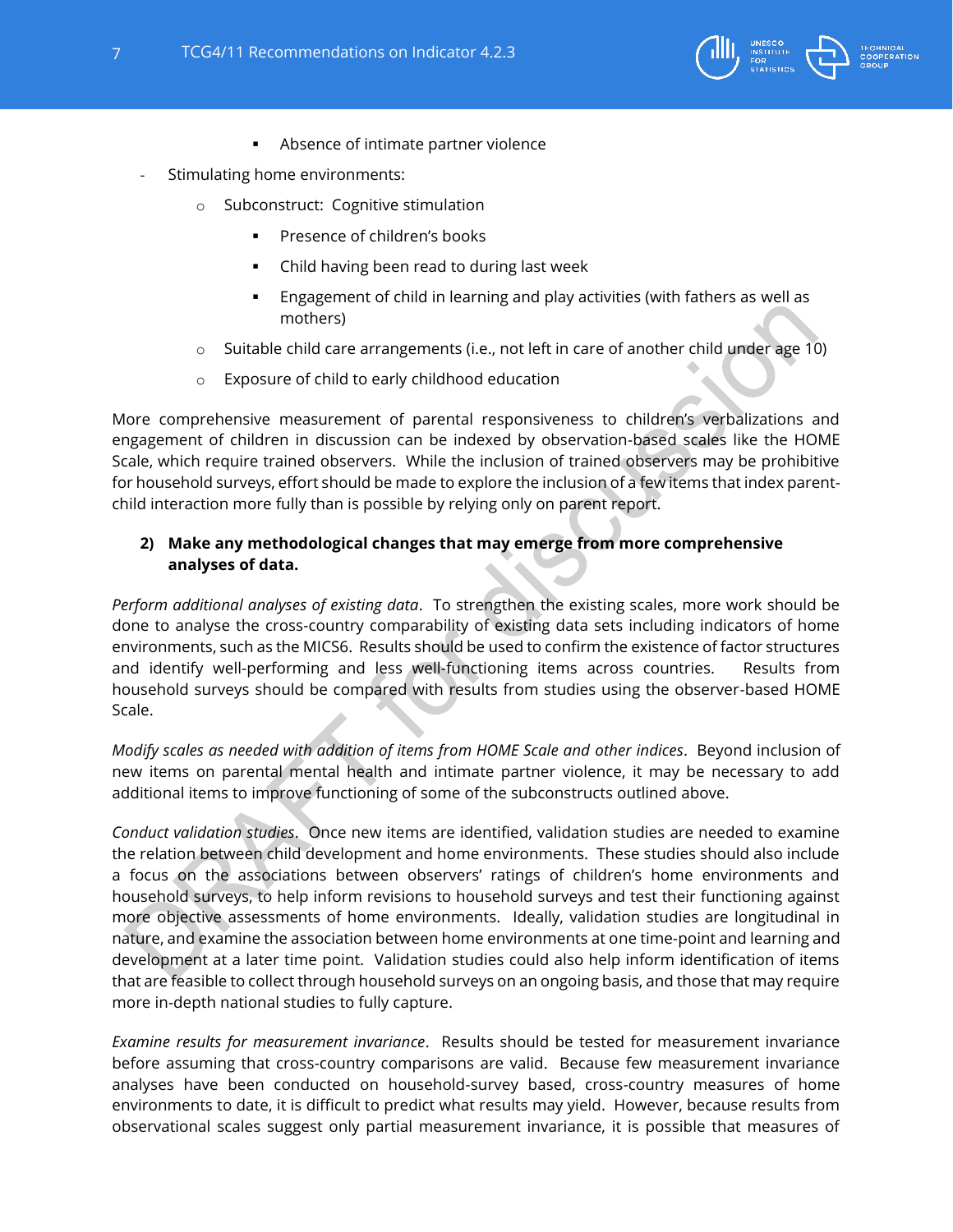

home learning environments will not yield directly-comparable results. Because Indicator 4.2.3 is part of the thematic indicator set, this degree of invariance may be acceptable – but should be clearly articulated, along with justification of which elements of home learning environments do not seem to function similarly across countries.

*Identify a small set of additional items that could be added to existing household survey batteries to bolster measurement of Indicator 4.2.3.* The methodological steps outlined above are intended to generate new items that could be added to existing indicator sets in household surveys. These items will need to be tested systematically and across countries before making a final determination as to their feasibility, technical strength, and relevance across countries.

# **IV. Conclusions**

Home environments matter for children's learning and development, both concurrently and many years into the future. The inclusion of Indicator 4.2.3 in the education goal of the SDGs is an important and positive step forward, in that education systems will function more effectively if efforts are made to ensure that children have positive and stimulating home environments prior to starting school. Home environments also explain the persistent and powerful inequities in learning that arise prior to school, and become increasingly difficult to address as the school years progress.

While present scales indicate basic properties of validity, three key steps may help improve the functioning of the scale: 1) add measures of parental mental health; 2) complete cross-country validity analyses using existing data; and 3) consider adding observational items that could be conducted as part of household survey visits.

Main sources of data for thematic monitoring of Indicator 4.2.3 are likely to come from either regional or global surveys of child development, which are typically conducted through household surveys. As of now, there are few if any administrative data sources that provide the type of information that could help improve monitoring of positive and stimulating home environments.